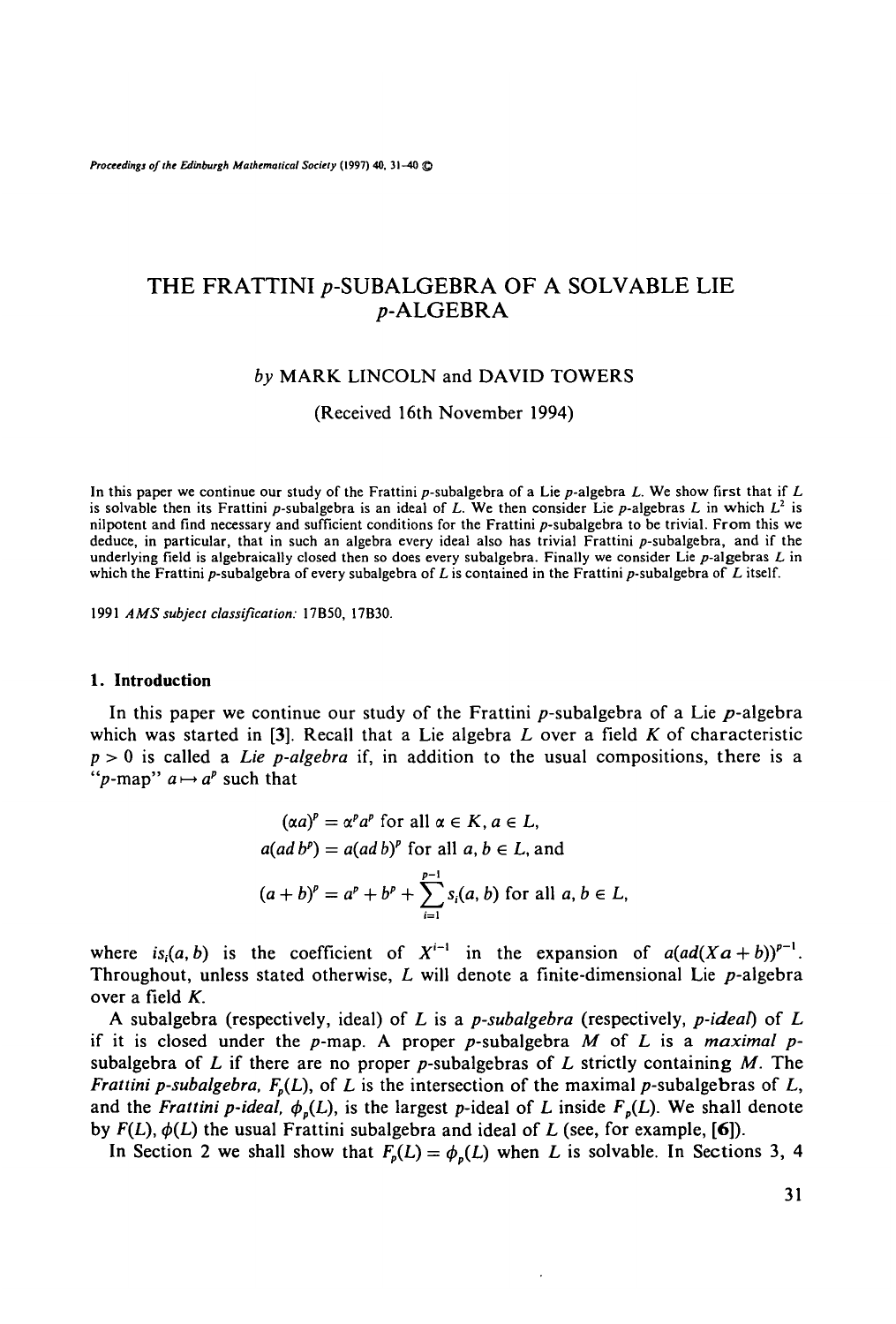we seek analogues for  $\phi_p(L)$  of the results of Stitzinger on  $\phi(L)$  when the derived algebra  $L^{(1)}$  is nilpotent, which were obtained in [5]. The following notation will be used:

$$
[x, y]
$$
 the product of *x*, *y* in *L*  
\n
$$
L^{(1)}
$$
 the derived algebra of *L*  
\n
$$
L^{(n)} = (L^{(n-1)})^{(1)}
$$
 for all *n* ≥ 2  
\n(*H*) the subalgebra generated by the subset *H* of *L*  
\n(*H*)<sub>*p*</sub> = ( $(x^{p^n} : x \in (H), n \in \mathbb{N})$ ) where  $x^{p^m} = (x^{p^{m-1}})^p$   
\n $A^p = (x^p : x \in A)$ , where *A* is a subalgebra of *L*  
\n $A^{p^n} = (A^{p^{n-1}})^p$   
\n $L_1 = \bigcap_{i=1}^{\infty} L^{p^i}$   
\n $L_0 = \{x \in L : x^{p^n} = 0 \text{ for some } n\}$   
\n $Z(L)$  the centre of *L*  
\n $\oplus$  algebra direct sum  
\n $\vdots$  is a subset of  
\n $\subset$  is a proper subset of

# 2. Normality of  $F_p(L)$

We show here that  $F_p(L) = \phi_p(L)$  when *L* is solvable. The proof is modelled on that of Theorem 3.27 of [1]. First we need a lemma.

**Lemma 2.1.** Let A be an abelian ideal of L. Then  $A^p \subseteq Z(L)$ .

**Proof.** Let  $\ell \in L$ ,  $a \in A$ . Then

$$
[\ell, a^p] = \ell (ada)^p = [\ell, a](ada)^{p-1} \in A^{(1)} = 0.
$$

**D**

**Corollary** 2.2. *If L is solvable and A is a minimal p-ideal of L, then A is abelian.*

**Proof.** Let *B* be a minimal ideal of *L* contained in *A*. Then  $B + Z(L)$  is *p*-closed (by Lemma 2.1 and the fact that  $Z(L)$  is  $p$ -closed), and so

$$
A\cap (B+Z(L))=B+A\cap Z(L)=A.
$$

Thus,  $A^{(1)} \subseteq B^{(1)}$  $\alpha' = 0.$ 

**Theorem 2.3.** If L is solvable then  $F_p(L)$  is an ideal of L; that is;  $F_p(L) = \phi_p(L)$ .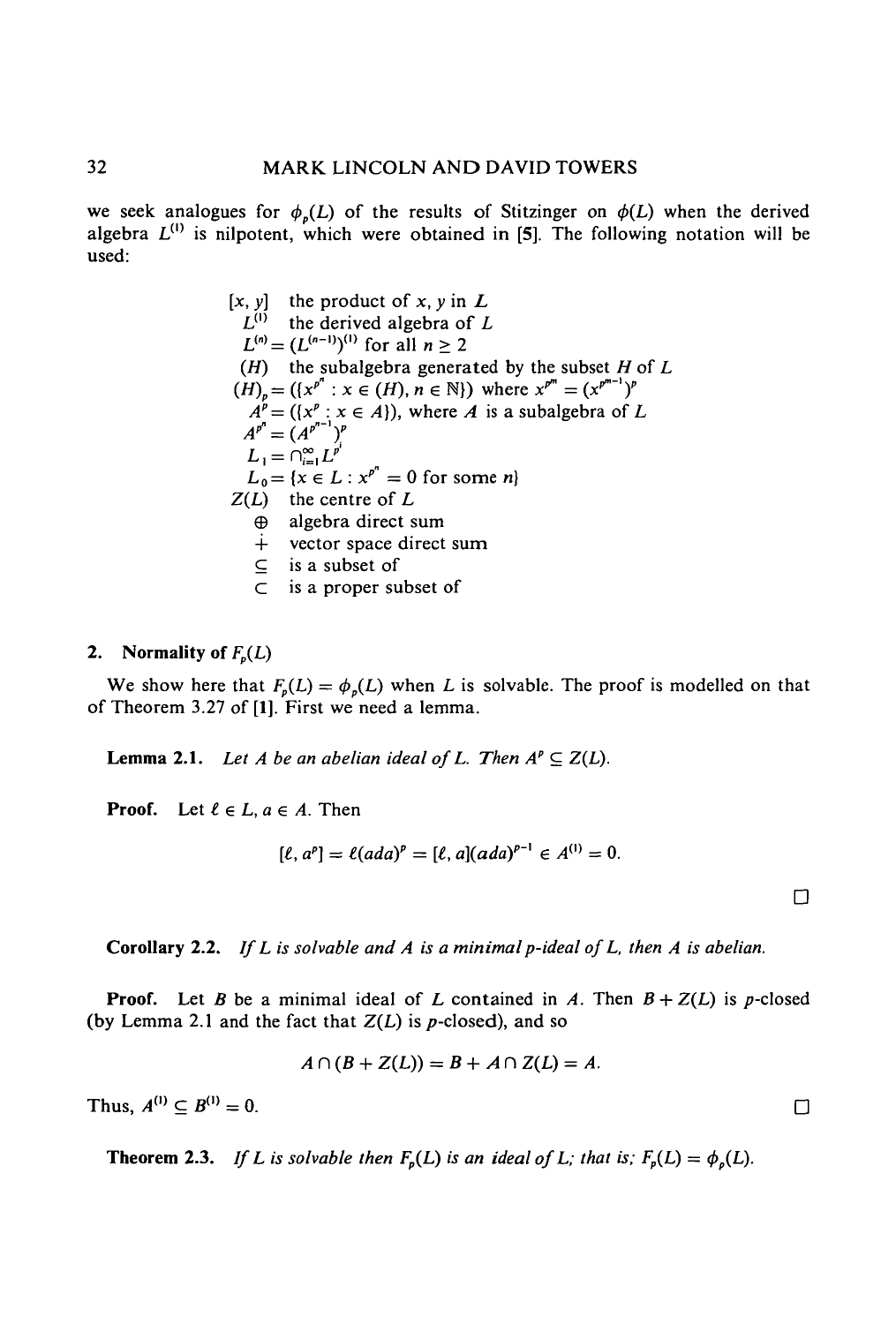**Proof.** Let L be a minimal counter-example, and suppose that A is a p-ideal of L. Put

$$
F_p(L:A) = \bigcap \{M : A \subseteq M, M \text{ is a maximal } p\text{-subalgebra of } L \}.
$$

Then  $F_p(L : A)/A = F_p(L/A)$ , which is an ideal of  $L/A$  if  $A \neq 0$ . We consider two cases.

*Case* (i): For each maximal p-subalgebra *M* of *L* there is a non-zero p-ideal *A* of *L* contained in M. Then

 $F_p(L) = \bigcap \{F_p(L : A) : A \text{ is a minimal } p\text{-ideal of } L\},\$ 

which is an ideal of *L.*

*Case* (ii): Suppose now that there is a maximal p-subalgebra *M* of *L* which contains no non-zero p-ideals of L. Let A be a minimal p-ideal of L. Then  $L = A + M$ . But  $A^{(1)} = 0$ , by Corollary 2.2, and so  $A \subseteq C_L(A) = \{x \in L : [x, A] = 0\}$ . Also,  $C_L(A) \cap M$  is a p-ideal of L, since it is p-closed,  $[A, C_L(A) \cap M] = 0$  and  $C_L(A) \cap M$  is an ideal of M. As M contains no proper p-ideals of L, we have  $C_L(A) \cap M = 0$ . It follows that  $C_L(A) = A$  and hence that  $Z(L) \subseteq A$ . But  $Z(L)$  is a p-ideal of L and so  $Z(L) = A$  or  $Z(L) = 0$ . The former implies that  $L = A$  is abelian and the result is clear, so assume the latter holds. Then  $a^p = 0$  for all  $a \in A$ , by Lemma 2.1, and so A is a minimal ideal of *L*. Thus  $[M, A] = A$  or  $[M, A] = 0$ . The latter implies that  $A = C_L(A) = L$  is abelian, a contradiction. Hence  $A = [M, A] \subseteq L^{(1)}$  and  $L^{(1)} = A + M^{(1)}$ .

Let  $0 \neq m \in M$ . Then there is an  $a \in A$  such that  $[m, a] \neq 0$ . Define  $\theta : L \to L$  by putting  $\theta = 1 + ada$ . Then it is easily checked that  $\theta$  is an automorphism of L.

Suppose that *M* is not a maximal subalgebra of *L.* Then there is a maximal subalgebra K of L properly containing M, and K is an ideal of L, by Lemma 3.9 of [3]. But this implies that  $L^{(1)} \subseteq K$  and thus that  $L = M + A \subseteq K$ , a contradiction. Hence *M* is maximal in *L*, and so  $\theta(M)$  is maximal in *L*.

Suppose that  $A \subseteq \theta(M)$ . Then, if  $b \in A$ , there exists an  $n \in M$  such that  $b = n + [n, a]$ , and so  $n \in M \cap A = 0$ , a contradiction. Thus,  $A \nsubseteq \theta(M)$ . It follows that  $L^{(1)} \nsubseteq \theta(M)$  and hence that  $\theta(M)$  is not an ideal of L. We conclude from Lemma 3.9 of [3] that  $\theta(M)$  is a *p*-subalgebra of *L*.

Finally suppose that  $m \in \theta(M)$ . Then there is an  $m' \in M$  such that  $m = m' + [m', a]$ and so  $[m, a] = [m', a] + [[m', a], a] = [m', a] = 0$ , a contradiction. Hence  $m \notin \theta(M)$ , and so  $m \notin F_p(L)$ . It follows that  $F_p(L) = 0$ .

#### 3. *4>p-free* **algebras**

We aim first to prove an analogue of Proposition 1 of [5]. This is Theorem 3.2 below.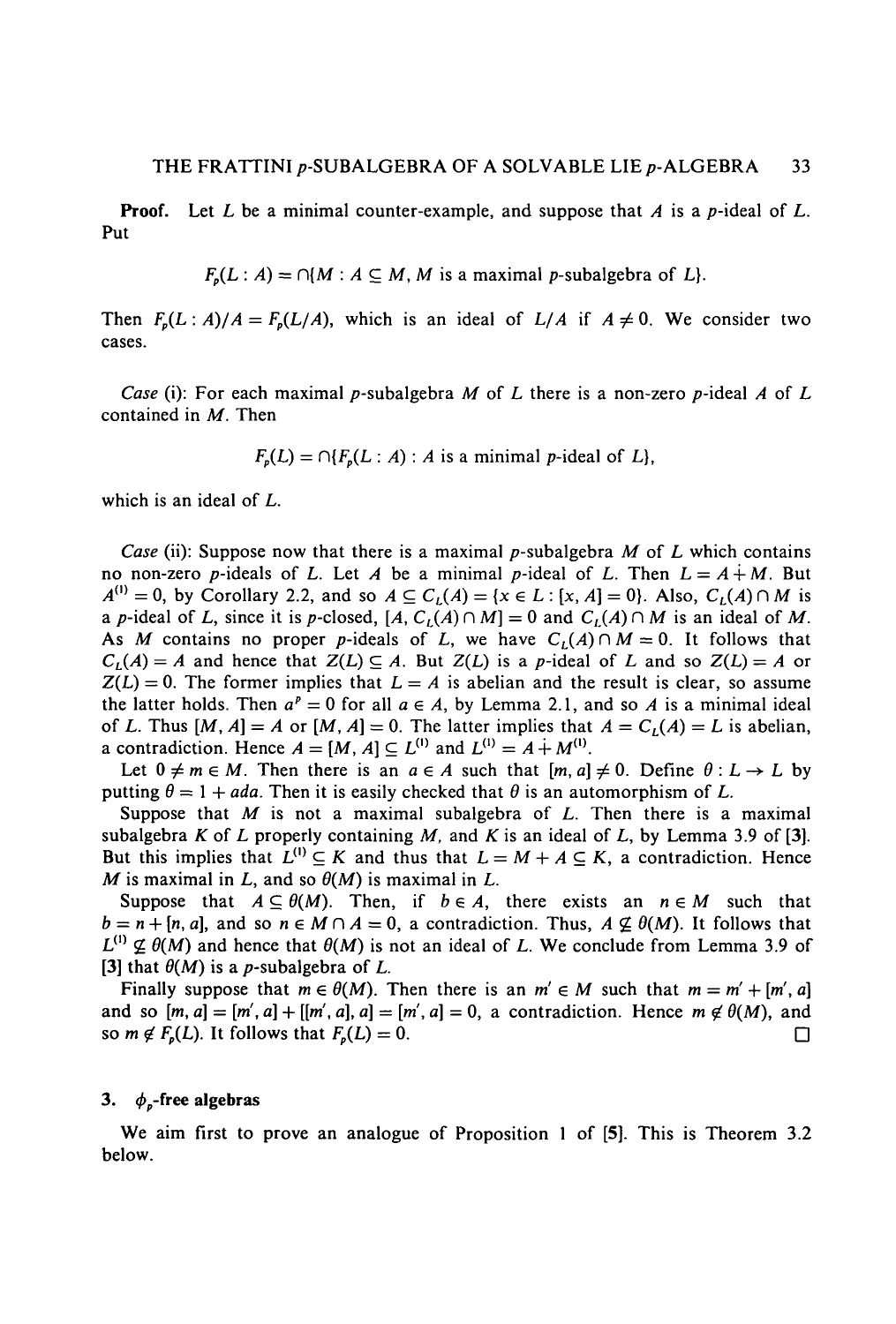**Lemma 3.1.**  $(L^{(1)})_p \cap Z(L) \subseteq \phi_p(L)$ .

**Proof.** Note first that  $Z(L)$  is clearly p-closed. Let M be a maximal p-subalgebra of *L* and suppose that  $Z(L) \nsubseteq M$ . Then  $L = M + Z(L)$ , so  $L^{(1)} = M^{(1)} \subseteq M$  and hence  $(L^{(1)})_p \subseteq (M)_p \subseteq M$ .

By the *abelian socle* (respectively, *abelian p-socle)* of *L,* denoted by *AsocL* (respectively, *ApsocL),* we shall mean the sum of the minimal abelian ideals (respectively,  $p$ -ideals) of  $L$ . We shall say that  $L$  splits (respectively,  $p$ -splits) over an ideal (respectively,  $p$ -ideal) *I* if there is a subalgebra (respectively,  $p$ -subalgebra) *B* of *L* such that  $L = I + B$ ; in these circumstances we call B a *complement* (respectively,  $p$ -complement) of  $\Lambda$ .

**Theorem 3.2.** Suppose that  $L^{(1)} \neq 0$  and that  $L^{(1)}$  is nilpotent. Then the following are *equivalent:*

(i)  $\phi_n(L) = 0;$ 

(ii)  $ApsocL = N(L)$ , the nilradical of L, and L p-splits over  $N(L)$ ;

(iii)  $L^{(1)}$  is abelian,  $(L^{(1)})^p = 0$ , L p-splits over  $L^{(1)} \oplus Z(L)$ , and  $ApsocL = L^{(1)} \oplus Z(L)$ . *Under these circumstances, the Cartan subalgebras of L are exactly those subalgebras which p-complement*  $L^{(1)}$ . If K is perfect then the maximal toral subalgebras are precisely those subalgebras which p-complement  $L^{(1)} \oplus Z(L)_{0}$ .

**Proof.** (i)  $\Leftrightarrow$  (ii): These implications are immediate from Theorems 4.1, 4.2 of [3].  $(iii) \Rightarrow (i)$ : This also follows from Theorem 4.1 of [3]. (i)  $\Rightarrow$  (iii): Suppose that  $\phi_n(L) = 0$ . Then  $\phi(L) = 0$  by Theorem 3.5 of [3], and so  $L^{(1)}$ is abelian, by Proposition 1 of [5]. Now  $(L^{(1)})^p \subseteq Z(L)$  by Lemma 2.1, and so

$$
(L^{(1)})^p \subseteq (L^{(1)})^p \cap Z(L) \subseteq (L^{(1)})_p \cap Z(L) \subseteq \phi_p(L) = 0
$$

by Lemma 3.1. Clearly  $L^{(1)} \oplus Z(L) \subseteq N(L) = ApostL$ . Now let A be a minimal (and hence abelian) *p*-ideal of *L*. Then  $[L, A] = A$  is an ideal of *L* and

$$
[L, A]^p \subseteq (L^{(1)})^p \cap A^p \subseteq (L^{(1)})^p \cap Z(L)
$$
 by Lemma 2.1  
= 0 by Lemma 3.1.

Hence [L, A] is p-closed, and so  $[L, A] = A$  or  $[L, A] = 0$ . The former implies that  $A \subseteq L^{(1)}$ , and the latter that  $A \subseteq Z(L)$ , whence  $ApsocL = L^{(1)} \oplus Z(L)$  and (iii) follows.

The assertion that the Cartan subalgebras are exactly those subalgebras which p-complement  $L^{(1)}$  follows from Proposition 1 of [5], or from Theorem 4.4.1.1 of [7], and the fact that Cartan subalgebras are  $p$ -closed.

So assume now that *K* is perfect. Write  $L = (L^{(1)} \oplus Z(L)) + B$  where  $B^{(1)} = 0$  and *B* is *p*-closed, and let  $B = B_0 \oplus B_1$  be the Fitting decomposition of *B* relative to the *p*map. (See, for example, Theorem 4.5.8 of [7]). Then  $L^{(i)} \oplus Z(L) = Apost L = N(L)$  from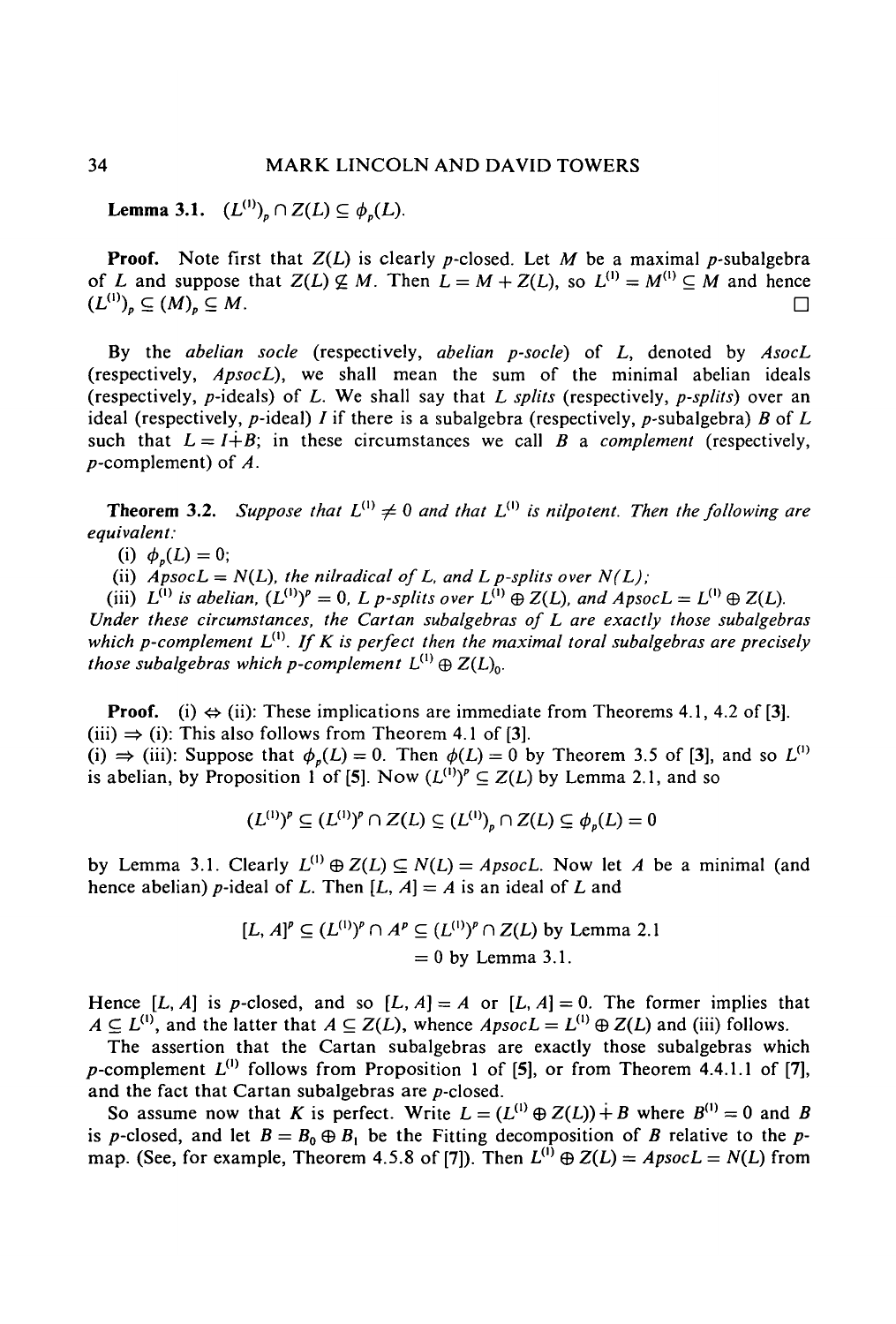(ii), (iii). But  $L^{(1)} \oplus Z(L) + B_0$  is a nilpotent ideal of L, and so  $B_0 \subseteq N(L) \cap B = 0$ . Hence  $B = B_1$  is toral. It is clear then that  $B_1 + Z(L)$  is a maximal toral subalgebra of L. Finally, let T be any maximal torus of L, and let  $C = C_L(T)$ . Then C is a Cartan subalgebra of L, by Theorem 4.5.17 of [7], and so  $L = L^{(1)} + C$  as above. Clearly we can write  $C = C_0 \oplus T$ . But now  $L^{(1)} + C_0$  is a nilpotent ideal of L, and so  $C_0 \subseteq N(L) \cap C = Z(L)$ , making *T* a *p*-complement of  $L^{(1)} \oplus Z(L)_0$ .

The condition  $AB_{PSOCL} = L^{(1)} \oplus Z(L)$  in (iii) above cannot be weakened to  $Z(L) \subseteq$  *ApsocL'*, as is shown by the following example.

**Example 3.1.** Consider  $L = B + V$  where  $B = Ka + Kb$ ,  $V = Kv_1 + Kv_2$ ,  $v_1^p = v_2^p =$  $b^p = 0$ ,  $a^p = a$ ,  $[V, V] = 0$ ,  $[a, b] = 0$ ,  $[a, v_1] = v_1$ ,  $[a, v_2] = v_2$ ,  $[b, v_1] = v_2$ ,  $[b, v_2] = 0$ . Then  $L^{(1)} = V$  is abelian,  $(L^{(1)})^p = 0$ ,  $Z(L) = 0$ . Now  $N(L) = Kb + Kv_1 + Kv_2$ . Also  $Kv_2$ is a minimal  $p$ -ideal. Let  $J$  be a minimal  $p$ -ideal contained in  $N(L)$ . Since  $[N(L), N(L)] = Kv_2$ , either  $J = Kv_2$  or  $[N(L), J] = 0$ . Suppose that  $J \neq Kv_2$ . Then  $[b, J] = 0$  so  $J \subseteq Kb + Kv_2$ , and  $[v_1, J] = 0$  so  $J \subseteq Kv_1 + Kv_2$ . Thus  $J \subseteq Kv_2$ , a contradiction. Hence  $N(L) \neq ApostL$ .

In [5] it was shown that for any Lie algebra L, over any field K, such that  $L^{(1)}$  is nilpotent, L is  $\phi$ -free (that is,  $\phi(L) = 0$ ) if and only if every subalgebra of L is  $\phi$ -free ([5, Theorem 1]). The complete analogue of this result does not hold when  $\phi(L)$  is replaced by  $\phi_n(L)$  throughout, as the following example shows.

**Example 3.2.** Let  $L = Ka + Kb + Kv_1 + Kv_2$  where  $K = \mathbb{Z}_2$ ,  $a^2 = a, b^2 = a + b$ ,  $[a, v_1] = v_1$ ,  $[a, v_2] = v_2$ ,  $[b, v_1] = v_2$ ,  $[b, v_2] = v_1 + v_2$ ,  $[a, b] = [v_1, v_2] = 0$ ,  $v_1^2 = v_2^2 = 0$ . Put  $B = Ka + Kb$ . Then  $\phi_p(L) = 0$  whereas  $\phi_p(B) = Ka$ .

Nevertheless partial results in this direction can be obtained. We will deduce these from the following result.

**Theorem 3.3.** *The following are equivalent:*

(i)  $L^{(1)}$  is nilpotent and  $\phi_p(L) = 0$ ;

(ii)  $L = A + B$  where B is an abelian subalgebra, A is an abelian p-ideal, the (adjoint) *action of B on A is faithful and completely reducible, Z(L) is completely reducible under the p-map, and the p-map is trivial on [B, A].*

**Proof.** (i)  $\Rightarrow$  (ii): By Theorem 3.2,  $L = A + B$  where  $A = ApostL = A_1 \oplus ... \oplus A_n$ with  $A_i$  a minimal abelian p-ideal of L for  $i = 1, \ldots, n$ , and B is p-subalgebra of L. Now  $C_B(A) = \{x \in B : [x, A] = 0\}$  is an ideal in the solvable Lie algebra *L*. If  $C_B(A) \neq 0$ it follows that

$$
0 \neq C_B(A) \cap ApostL \subseteq B \cap A = 0,
$$

which is a contradiction. Hence  $C_B(A) = 0$  and the action of *B* on *A* is faithful.

Now suppose that  $A_i \not\subseteq Z(L)$ . Then  $A_i \cap Z(L) \subset A_i$  and so, as  $A_i \cap Z(L)$  is a *p*-ideal,  $A_i \cap Z(L) = 0$ . If  $a \in A_i$  then  $(ada)^2 = 0$ , and so  $ada^p = 0$ ; that is,  $a^p \in Z(L)$ . Thus,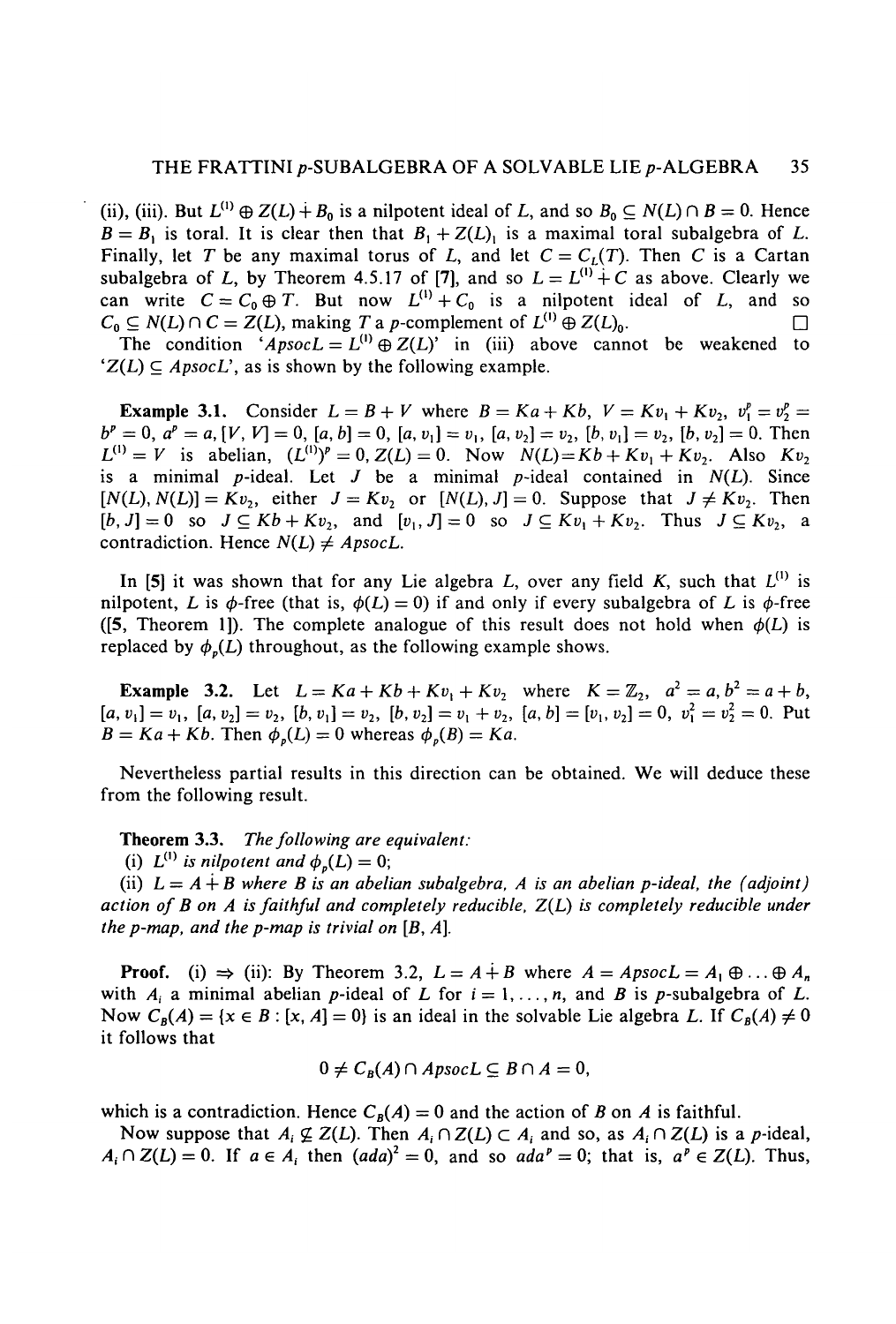$a^p \in A_i \cap Z(L) = 0$ , and the minimality of  $A_i$  implies that  $A_i$  is an irreducible *B*-module. But, of course, if  $A_i \subseteq Z(L)$  then  $A_i$  is a completely reducible *B*-module, so  $A = A_1 \oplus \ldots \oplus A_n$  is a completely reducible *B*-module.

Now  $L^{(1)}$  is nilpotent, so *adx* is nilpotent for every  $x \in B^{(1)}$ . It follows from Engel's Theorem that  $[B^{(1)}, A_i] \subset A_i$  for every  $i = 1, ..., n$ . If  $A_i \not\subseteq Z(L)$  this implies that  $[B^{(1)}, A_i] = 0$ , since  $A_i$  is an irreducible *B*-module. If  $A_i \subseteq Z(L)$  then, clearly,  $[B^{(1)}, A_i] = 0$  also. Thus  $[B^{(1)}, A_i] = 0$ , and so  $B^{(1)} = 0$ , as  $C_B(A) = 0$ . Moreover,  $Z(L) \subseteq A$ , since  $C_B(A) = 0$ . If  $a \in Z(L)$  and  $a = a_1 + \ldots + a_n$ , with  $a_i \in A_i$ , then  $0 = [x, a_1] + \ldots + [x, a_n]$  for all  $x \in L$ , so each  $a_i \in Z(L)$ . Hence  $Z(L) = \sum A_i$ , where the sum is over all  $A_i$  contained in  $Z(L)$ . Since each  $A_i \subseteq Z(L)$  is a minimal p-ideal,  $Z(L)$ must be irreducible under the *p-map.*

(ii)  $\Rightarrow$  (i): In view of Theorem 4.1 of [3] it suffices to show that  $A = ApostcL$ . Now we have that  $A = [B, A] \oplus Z(L)$ ,  $[B, A]$  is a direct sum of irreducible B-modules (each of which is a minimal  $p$ -ideal) and  $Z(L)$  is a direct sum of irreducible subspaces for the *p*-map (each of which is a minimal *p*-ideal). Thus,  $A \subseteq$  *ApsocL.* But, as *B* acts faithfully on L, A is a maximal abelian ideal. Hence  $A = ApostL$ , as required.

**Corollary 3.4.** Suppose that  $L^{(1)}$  is nilpotent and that  $\phi_p(L) = 0$ . Let S be a *p*-subalgebra of L with  $A$ psoc $L \subseteq S$ . Then  $\phi_n(S) = 0$ .

**Proof.** Write  $L = A + B$  as in Theorem 3.3 (ii). Then  $S = A + (B \cap S)$  since  $A = ApostL \subseteq S$ . Now *B* acts completely reducibly on [*B, A*], and hence so does  $B \cap S$ . It follows that  $B \cap S$  acts completely reducibly on  $[B \cap S, A]$ . Moreover,  $Z(S) = Z(L) \oplus C_{[B,A]}(B \cap S)$  and the p-map is trivial on [B, A], so  $Z(S)$  is completely reducible under the  $p$ -map. The result now follows from Theorem 3.3.  $\Box$ 

**Corollary 3.5.** Suppose that  $L^{(1)}$  is nilpotent and  $\phi_p(L) = 0$ . If I is an ideal of L, then  $\phi_p(I) = 0.$ 

**Proof.** If suffices to show this for maximal ideals. By Corollary 3.4 we may assume that  $A_1 \nsubseteq I$ , where  $ApsocL = A_1 \oplus ... \oplus A_n$  with  $A_1, ..., A_n$  minimal abelian p-ideals. Then  $L = I + A_1$ , since *I* is maximal, and  $I \cap A_1 = 0$ . Thus  $L = I \oplus A_1$ ,  $I \cong L/A_1 \cong B + (A_2 \oplus \ldots \oplus A_n)$ , and  $A_1 \subseteq Z(L)$ . Hence  $C_B(A_2 \oplus \ldots \oplus A_n) = C_B(A) = 0$ , and it is clear that all of the conditions of Theorem 3.3 (ii) hold.

**Corollary 3.6.** *If L is abelian then*  $\phi_p(L) = 0$  *if and only if L is completely reducible under the p-map.*

**Proof.** Simply apply Theorem 3.3, noting that  $B = 0$  and  $L = Z(L)$ .

**Corollary 3.7.** Suppose that  $L = ApostL + B$  and that the conditions of Theorem 3.3 *(ii) are satisfied. Assume in addition that B is completely reducible under the p-map; that is, ApsocB = B. Then if S is any p-subalgebra of L, S = ApsocS + B', the conditions of Theorem 3.3 (ii) are satisfied and B' is completely reducible under the p-map.*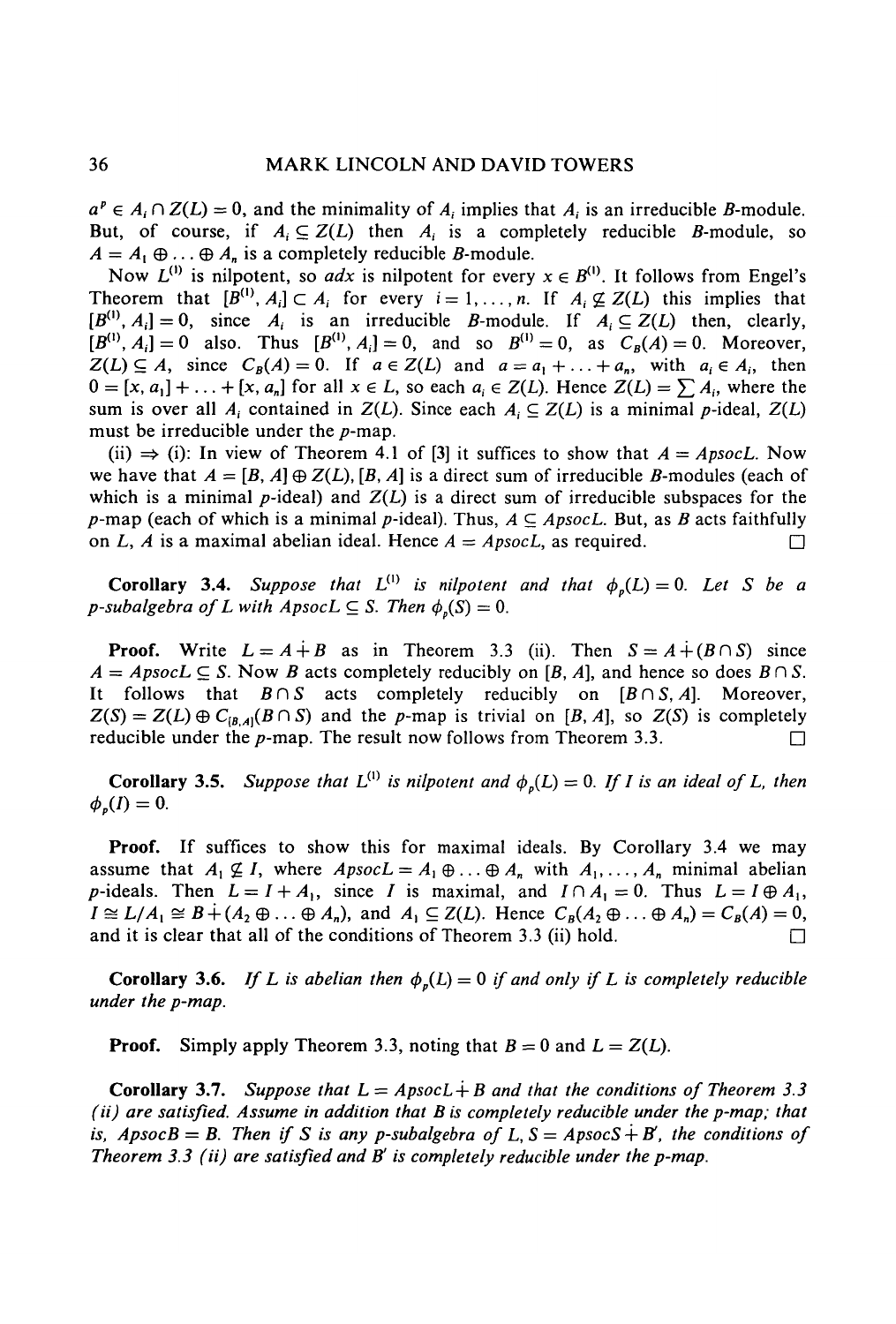**Proof.** If  $ApsocL \subseteq S$ , then  $ApsocS = ApsocL$ , and taking  $B' = B \cap S$  gives the result.

It suffices to prove the corollary for maximal  $p$ -subalgebras. So assume that  $S$  is maximal and that  $A_1 \not\subseteq S$ , where  $ApsocL = A_1 \oplus \ldots \oplus A_n$  with  $A_1, \ldots, A_n$  minimal abelian *p*-ideals. Then  $L = A_1 + S$  with  $S \cap A_1 = 0$ . Hence

$$
S \cong B \dot{+} (A, \oplus \ldots \oplus A_n).
$$

As *B* is completely reducible under the *p*-map we have  $B = B' \oplus C_B(A_2 \oplus \ldots \oplus A_n)$ . Then

$$
ApsocS = C_B(A_2 \oplus \ldots \oplus A_n) \oplus A_2 \oplus \ldots \oplus A_n,
$$

 $S = ApsocS + B'$ , the conditions of Theorem 3.3. (ii) are satisfied and B' is completely reducible under the  $p$ -map.  $\Box$ 

We shall call *L* p-elementary if  $\phi_p(S) = 0$  for every p-subalgebra *S* of *L*.

**Corollary 3.8.** Suppose that  $L^{(1)}$  is nilpotent and that  $\phi_p(L) = 0$ . Let  $L = ApostL + B$ as in Theorem 3.3 (ii). Then L is p-elementary if and only if  $B = ApsocB$ .

**Proof.**  $(\Rightarrow)$  Corollary 3.7.  $(\Leftarrow)$  Corollary 3.6.

**Corollary 3.9.** *Let L be a Lie p-algebra over an algebraically closed field K of characteristic*  $p > 0$ , and suppose that  $L^{(1)}$  is nilpotent. Then  $\phi_p(L) = 0$  if and only if L is *p-elementary.*

**Proof.** Suppose that  $\phi_p(L) = 0$  and write  $L = ApostL + B$  as in Theorem 3.3 (ii). Then *B* has a faithful completely reducible representation on *ApsocL.* This is equivalent to the fact that *B* has no non-zero nil ideals (see, for example, [4, Section 1.5, p. 27]). As  $B$  is abelian this is equivalent to the injectivity of the  $p$ -map. Since  $K$  is algebraically closed, this is equivalent to  $ApsocB = B$  (see [2, Theorem 13, p. 192]). It follows from Corollary 3.8 that *L* is p-elementary.

The converse is immediate.  $\Box$ 

The above result cannot be extended to the case where  $K$  is a perfect field (as perhaps we might have hoped) as is shown by the following examples.

**Example 3.3.** Let *B* be any abelian Lie  $p$ -algebra for which the  $p$ -map is injective but *B* is not completely reducible under the p-map. Then *B* has a faithful completely reducible module *A.* Make *A* into an abelian Lie p-algebra with trivial p-map. Then  $\phi_p(A + B) = 0$  but  $\phi_p(B) \neq 0$ . Examples of such *B* can be produced as follows.

If *K* is not perfect, let  $\lambda \in K \backslash K^p$  and take  $B = Ka + Kb$  with  $a^p = a, b^p = \lambda a$ . If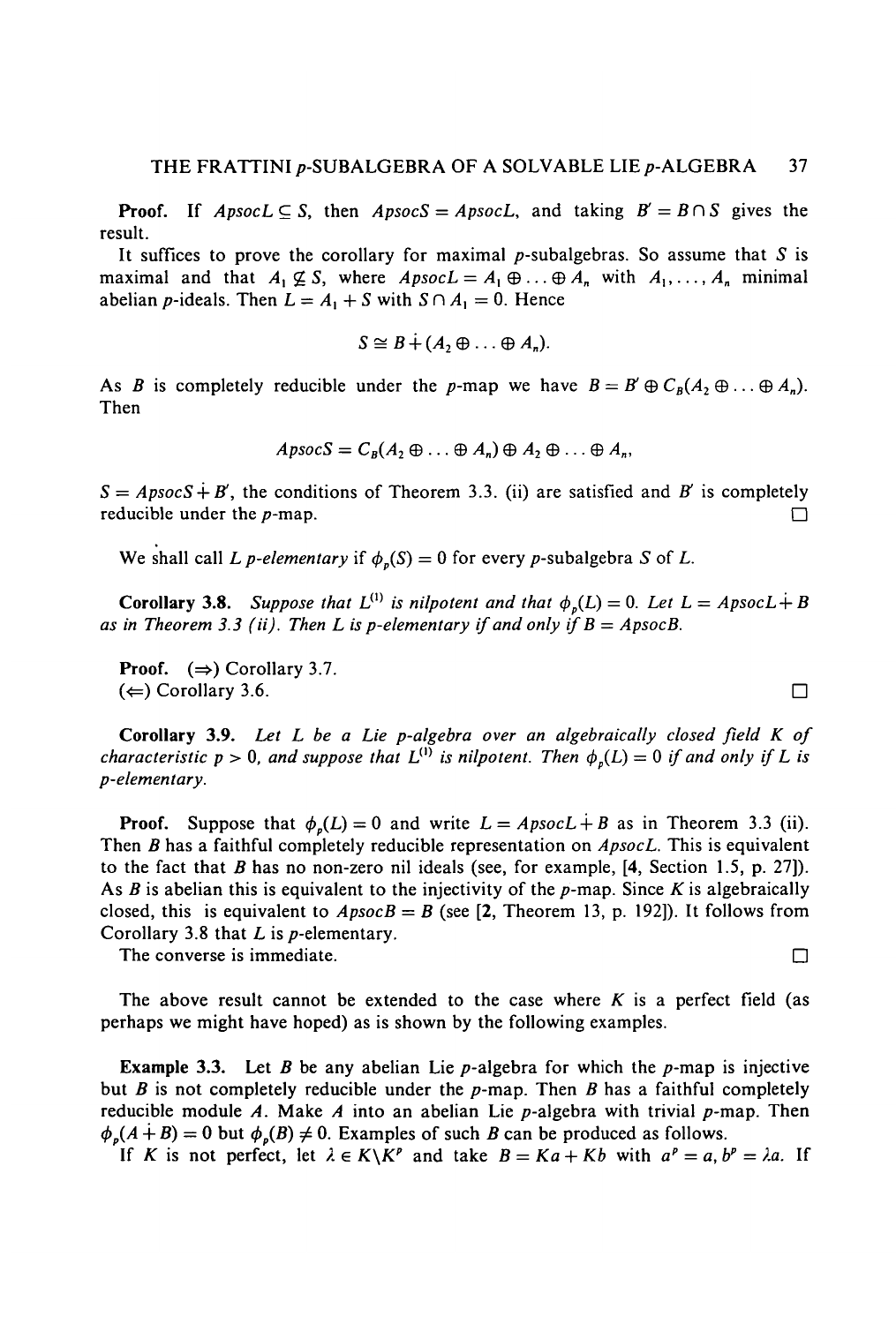$\lambda \in K$  and  $\mu^p - \mu + \lambda = 0$  has no solution in *K*, take  $B = Ka + Kb$  with  $a^p = a, b^p = b + \lambda a$ . Here we can take *A* to be *p*-dimensional with *a* represented by the identity matrix and *b* represented by the matrix

> 0 0 0 -A 1 0 0 1 0 1 0 0  $\begin{matrix} \ldots & 0\ 0\ \ldots & 0 \end{matrix}$ ... 1 ... *0)*

(the companion matrix of  $\mu^p - \mu + \lambda$ ). If  $F = \mathbb{Z}_p$  we may take  $\lambda = -1$ . (Putting  $p = 2$ gives Example 3.2.)

# 4.  $E-p$ -algebras

We say that *L* is an *E-algebra* (respectively, *E-p-algebra)* if, for every subalgebra (respectively, p-subalgebra) *S* of *L* we have  $\phi(S) \subseteq \phi(L)$  (respectively,  $\phi_n(S) \subseteq \phi_n(L)$ ). The following result is the restricted version of Proposition 2 of [5].

**Theorem 4.1.** *L* is an *E-p-algebra if and only if*  $L/\phi_p(L)$  *is p-elementary.* 

**Proof.** Suppose first that L is an E-p-algebra, and let  $S/\phi_p(L)$  be a subalgebra of  $L/\phi_p(L)$ . Choose a p-subalgebra U of L which is minimal with respect to  $\phi_p(L) + U = S$  (so U could be equal to S). Let T be a p-ideal of S such that  $T/\phi_p(L) = \phi_p(S/\phi_p(L))$ , and suppose that  $T \neq \phi_p(L)$ .

Then

$$
T = T \cap S = T \cap (\phi_p(L) + U) = \phi_p(L) + T \cap U,
$$

and  $T \cap U \not\subseteq \phi_p(L)$ . It follows that  $T \cap U \not\subseteq \phi_p(U)$  since L is an E-p-algebra. But *T* $\cap$  *U* is a *p*-ideal of *U*, so *T* $\cap$  *U*  $\nsubseteq$  *F<sub>p</sub>*(*U*). Hence there is a maximal *p*-subalgebra *M* of *U* such that  $T \cap U \nsubseteq M$ , and  $U = T \cap U + M$ .

By the minimality of U we must have  $\phi_p(L) + M \neq S$ . We claim that  $\phi_p(L) + M$  is a maximal p-subalgebra of S. Suppose that  $\phi_p(L) + M \subset J \subset S$ . Then  $M \subseteq J \cap U \subseteq U$ and so, by the maximality of M, either  $J \cap U = M$  or  $J \cap U = U$ . The former implies that

$$
\phi_p(L) + M = \phi_p(L) + J \cap U = J \cap (\phi_p(L) + U) = J \cap S = J,
$$

a contradiction. The latter gives  $U \subseteq J$  and hence  $J \supseteq U + \phi_p(L) = S$ , also a contradiction. Hence the maximality of  $\phi_p(L) + M$  in *S*. Thus

$$
(\phi_p(L)+M)/\phi_p(L)\supseteq\phi_p(S/\phi_p(L))=T/\phi_p(L),
$$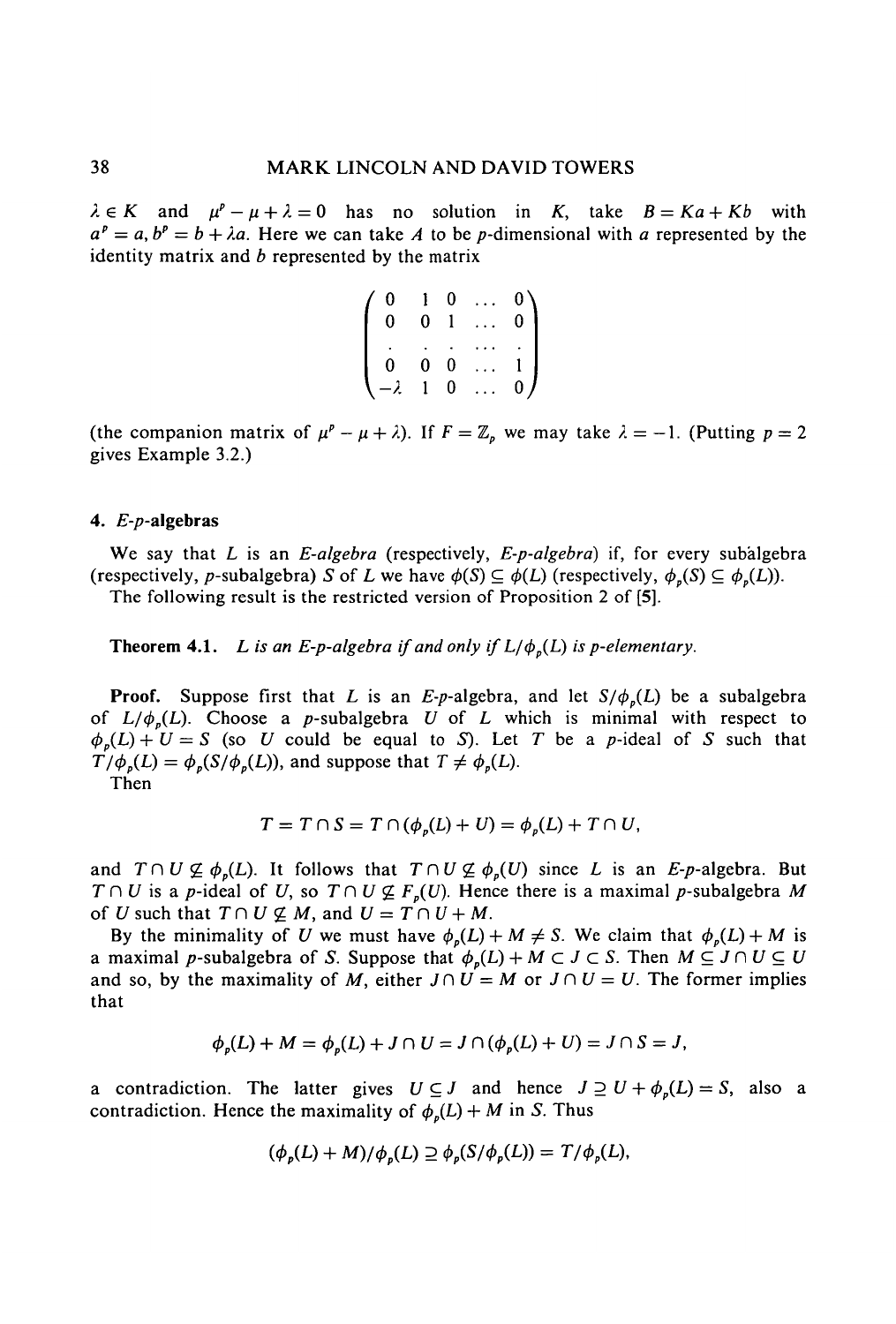and so  $T \subseteq \phi_n(L) + M$ . But now  $T \cap U \subseteq T \subseteq \phi_n(L) + M$  and so

$$
S = \phi_p(L) + U = \phi_p(L) + T \cap U + M = \phi_p(L) + M,
$$

contradicting the minimality of U. We conclude that  $T = \phi_n(L)$ , whence  $\phi_p(S/\phi_p(L)) = 0$  and  $L/\phi_p(L)$  is *p*-elementary.

Conversely, suppose that  $L/\phi_p(L)$  is *p*-elementary and let *S* be a *p*-subalgebra of *L*. Then

$$
(\phi_p(S) + \phi_p(L))/\phi_p(L) \subseteq \phi_p((S + \phi_p(L))/\phi_p(L)) = 0,
$$

and so  $\phi_p(S) \subseteq \phi_p(L)$ .

**Corollary 4.2.** Let L be a Lie p-algebra over an algebraically closed field K of *characteristic p* > 0, and suppose that  $L^{(1)}$  is nilpotent. Then L is an E-p-algebra.

**Proof.** This is immediate from Corollary 3.9 and Theorem 4.1.

We finish by noting the relationship between elementary and  $p$ -elementary Lie  $p$ -algebras (respectively *E*-algebras and *E-p*-algebras) given by Corollary 4.4 below.

**Theorem 4.3.** *Let S be a subalgebra (not necessarily p-closed) of the Lie p-algebra L. Then*

(i)  $\phi(S) \subseteq \phi((S)_p)$ , and

(ii)  $\phi(S) \subseteq \phi_p(L) \Rightarrow \phi(S) \subseteq \phi(L)$ .

**Proof.** (i) Let M be a maximal subalgebra of  $(S_p)$ , and suppose that  $\phi(S) \not\subseteq M$ . Then  $(S)_{p} = M + \phi(S)$ , and so  $S = M \cap S + \phi(S) = M \cap S$  (Lemma 2.1 of [6]). Hence  $S \subseteq M$  and so  $\phi(S) \subseteq M$ , contrary to our assumption. Thus  $\phi(S) \subseteq F((S_n))$ , whence  $\phi(S) \subseteq \phi((S))$ .

(ii) Suppose that  $\phi(S) \subseteq \phi_n(L)$ , and let M be a maximal subalgebra of L such that  $\phi(S) \not\subseteq M$ . Then  $L = M + \phi(S) = M + \phi_n(L)$ . Thus

$$
L^{(1)} = M^{(1)} + L\phi_p(L) \subseteq M^{(1)} + \phi(L)
$$
 by Corollary 3.11 of [3]  

$$
\subseteq M.
$$

But now  $\phi(S) \subseteq S^{(1)} \subseteq L^{(1)} \subseteq M$ , a contradiction.

**Corollary 4.4.** (i) *If L is p-elementary, then L is elementary.* (ii) *If L is an E-p-algebra, then L is an E-algebra.*

**Proof.** (i) Let *L* be *p*-elementary and let *S* be a subalgebra of *L*. Then